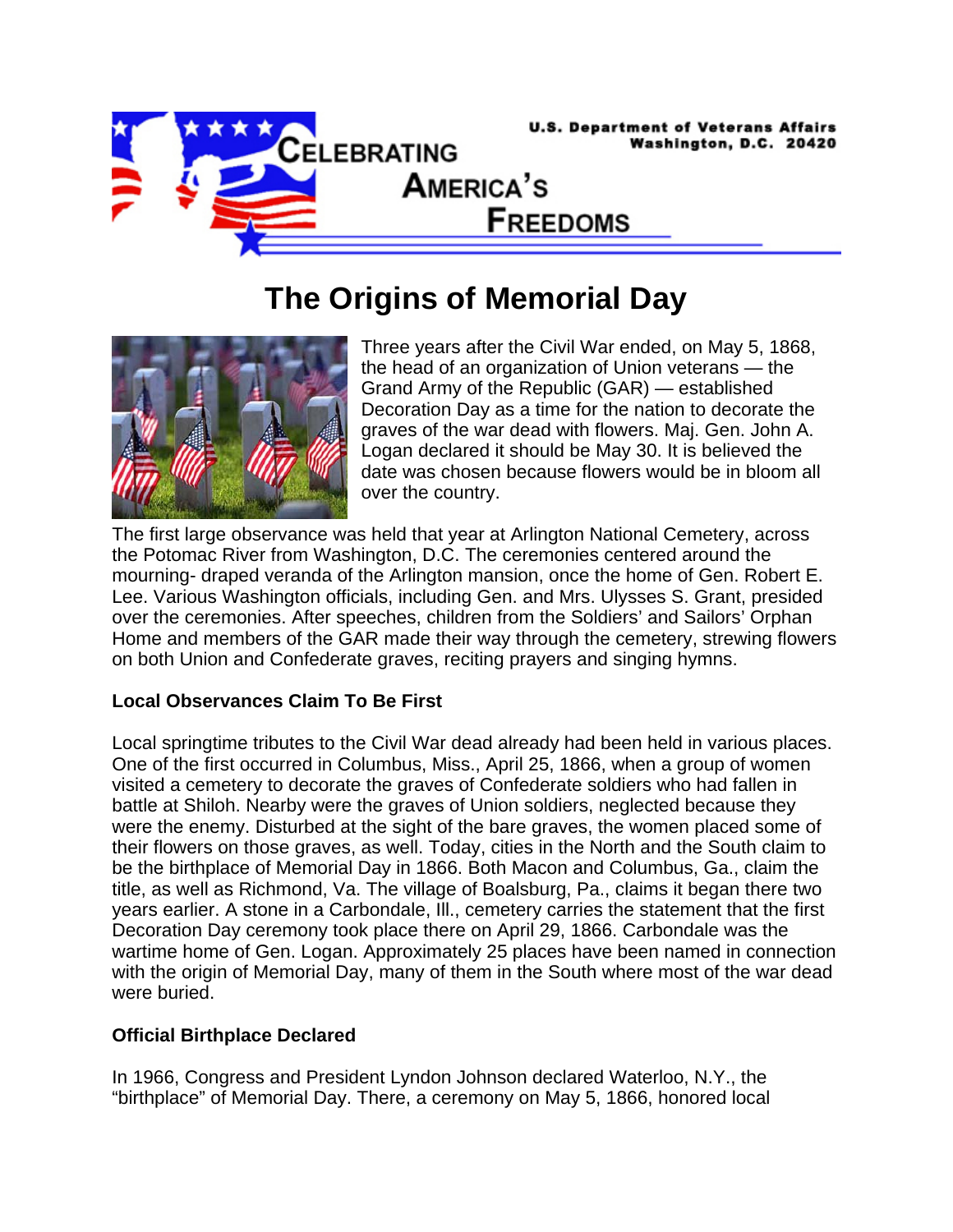veterans who had fought in the Civil War. Businesses closed and residents flew flags at half-staff. Supporters of Waterloo's claim say earlier observances in other places were either informal, not community- wide or one-time events. By the end of the 19th century, Memorial Day ceremonies were being held on May 30 throughout the nation. State legislatures passed proclamations designating the day, and the Army and Navy adopted regulations for proper observance at their facilities. It was not until after World War I, however, that the day was expanded to honor those who have died in all American wars. In 1971, Memorial Day was declared a national holiday by an act of Congress, though it is still often called Decoration Day. It was then also placed on the last Monday in May, as were some other federal holidays.

## **Some States Have Confederate Observances**

Many Southern states also have their own days for honoring the Confederate dead. Mississippi celebrates Confederate Memorial Day on the last Monday of April, Alabama on the fourth Monday of April, and Georgia on April 26. North and South Carolina observe it on May 10, Louisiana on June 3 and Tennessee calls that date Confederate Decoration Day. Texas celebrates Confederate Heroes Day January 19 and Virginia calls the last Monday in May Confederate Memorial Day.

Gen. Logan's order for his posts to decorate graves in 1868 "with the choicest flowers of springtime" urged: "We should guard their graves with sacred vigilance. ... Let pleasant paths invite the coming and going of reverent visitors and fond mourners. Let no neglect, no ravages of time, testify to the present or to the coming generations that we have forgotten as a people the cost of a free and undivided republic."

The crowd attending the first Memorial Day ceremony at Arlington National Cemetery was approximately the same size as those that attend today's observance, about 5,000 people. Then, as now, small American flags were placed on each grave — a tradition followed at many national cemeteries today. In recent years, the custom has grown in many families to decorate the graves of all departed loved ones.

The origins of special services to honor those who die in war can be found in antiquity. The Athenian leader Pericles offered a tribute to the fallen heroes of the Peloponnesian War over 24 centuries ago that could be applied today to the 1.1 million Americans who have died in the nation's wars: "Not only are they commemorated by columns and inscriptions, but there dwells also an unwritten memorial of them, graven not on stone but in the hearts of men."

To ensure the sacrifices of America's fallen heroes are never forgotten, in December 2000, the U.S. Congress passed and the president signed into law "The National Moment of Remembrance Act," P.L. 106-579, creating the White House Commission on the National Moment of Remembrance. The commission's charter is to "encourage the people of the United States to give something back to their country, which provides them so much freedom and opportunity" by encouraging and coordinating commemorations in the United States of Memorial Day and the National Moment of Remembrance.